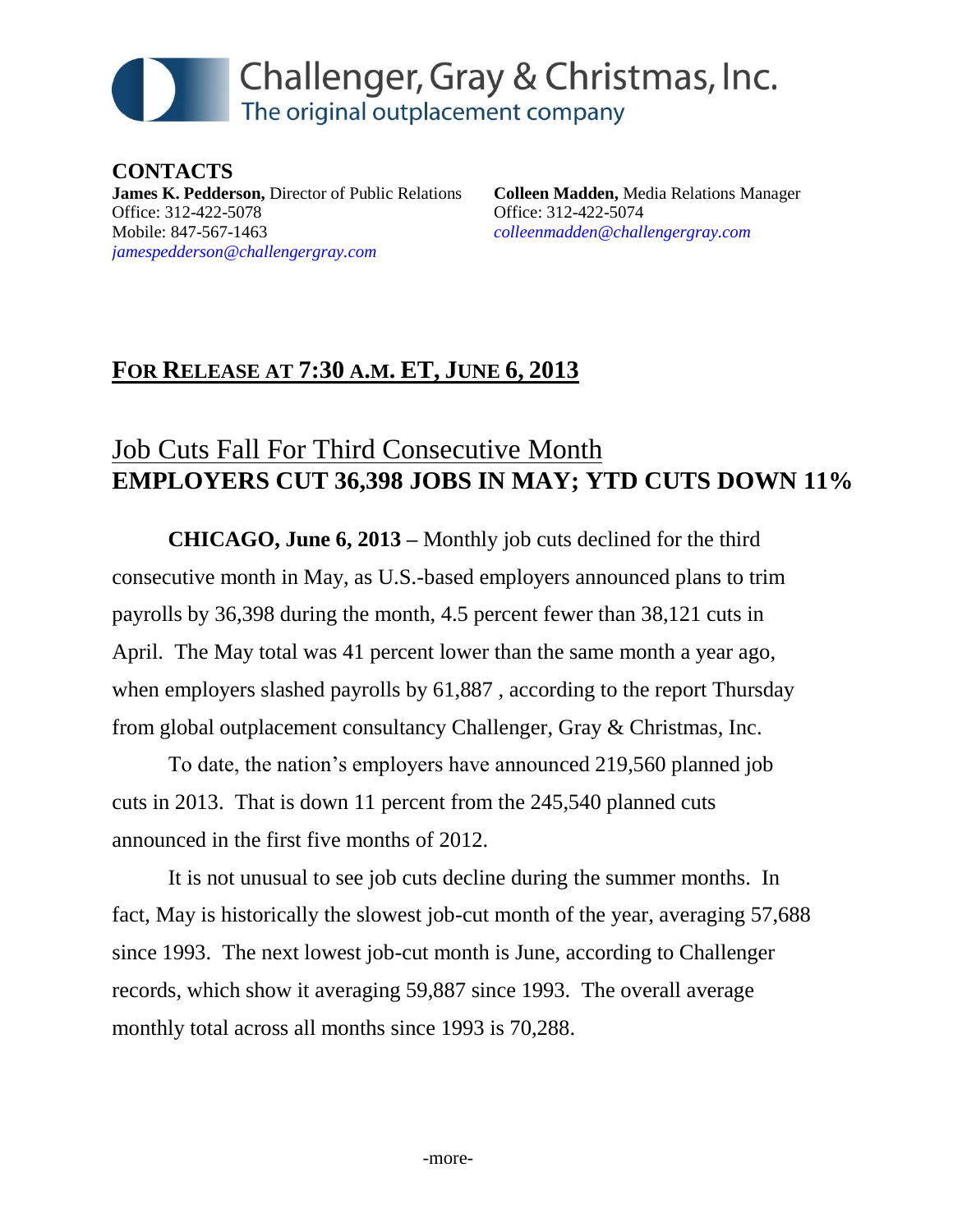The heaviest job-cutting last month occurred in the health care sector, where 4,886 job cuts were tracked. That was up slightly from 4,268 health care job cuts in April and more than double the 2,353 announced in May 2012. Overall, layoffs in health care are up 71 percent in 2013 to 20,867, compared to 12,177 in the first five months of 2012.

Only two other sectors have seen bigger gains: media, where job cuts have increased 249 percent from 1,829 in the first five months of 2012 to 6,388 as of May; and the financial sector, which has seen job cuts increase by 103 percent from 17,284 in 2012 to 35,091 this year.

| <b>Earl</b> Cove Good Care Incleases |                 |                 |          |  |  |
|--------------------------------------|-----------------|-----------------|----------|--|--|
|                                      | Jan-May<br>2012 | Jan-May<br>2013 | % Change |  |  |
| <b>Media</b>                         | 1,829           | 6,388           | 249.3%   |  |  |
| <b>Financial</b>                     | 17,284          | 35,091          | 103.0%   |  |  |
| <b>Health Care/Products</b>          | 12,177          | 20,867          | 71.4%    |  |  |
| <b>Retail</b>                        | 20,983          | 32,683          | 55.8%    |  |  |
| <b>Non-Profit</b>                    | 938             | 1,443           | 53.8%    |  |  |

#### **Largest Job Cut Increases**

The 35,091 job cuts announced by financial firms this year make this the sector with the highest number of layoffs to date. Retail ranks a close second, with 32,683 job cuts this year, including 1,386 in May.

"Despite the increases in some sectors, the overall pace of downsizing has slowed from 2012 levels. That is particularly good news in light of the fact that 2012 saw the fewest annual job cuts since 1997. Job cuts have been on the decline since reaching 55,356 in February and we are heading into the summer, which is the time of year when all business activity, including layoff activity, tends to slow," said John A. Challenger, chief executive officer of Challenger, Gray & Christmas.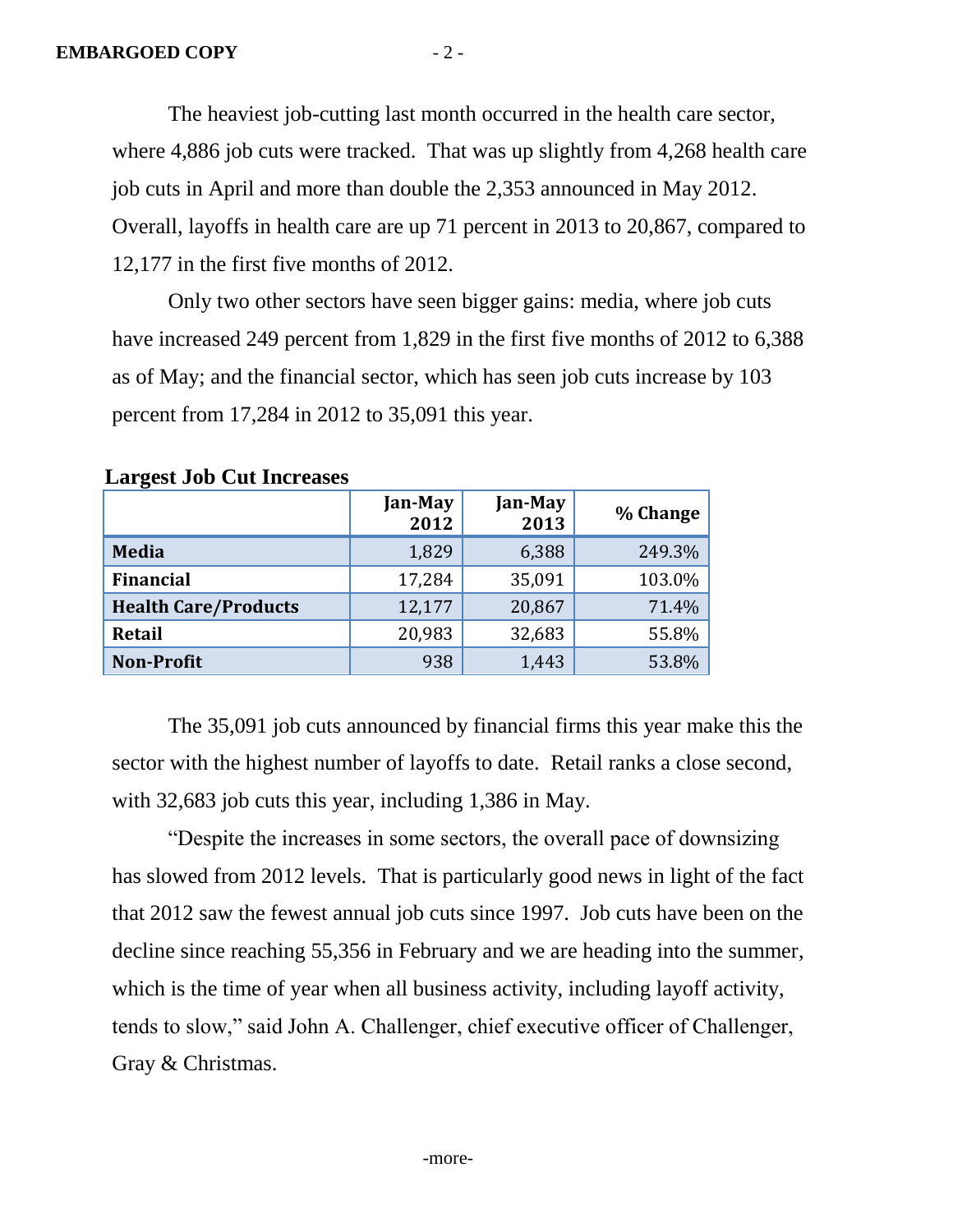"So far, the threat of massive job cuts related to federal spending cuts has failed to materialize. There were fewer than 1,500 job cuts directly attributed to federal cutbacks and sequestration. Of course, we are not out of the woods when it comes to government downsizing, but an improving economy is helping to bring in more tax revenue and lower the deficit. This may delay and/or minimize the impact of cutbacks on workforce levels," said Challenger.

Even in areas with increased job cutting, such as health care, simultaneous hiring is offsetting the impact on the economy. In health care, for example, the nearly 21,000 planned job cuts tracked this year are far outweighed by job gains. According to the latest Bureau of Labor Statistics job report, the sector experienced a net gain of 19,000 jobs in April, marking a monthly average of 24,000 jobs per month over the past year. Meanwhile, a recent tally of online help-wanted ads by job search website Granted.com turned up more than 521,000 health care jobs on the site.

In retail, where job cuts are up 56 percent this year to 32,683, more than 550,000 were hired in March and there were still 424,000 openings at the end of the month, according to the Bureau of Labor Statistics job openings and labor turnover survey.

"Home sales and prices are starting to see much better improvements each month. If these gains continue, it is going to drive up consumer confidence and spending through the summer, which should help the economy withstand the typical summer slowdown. We expect layoffs to remain muted through the third quarter. Hopefully, the housing recovery will be strong enough to finally kick hiring into high gear," said Challenger.

# # #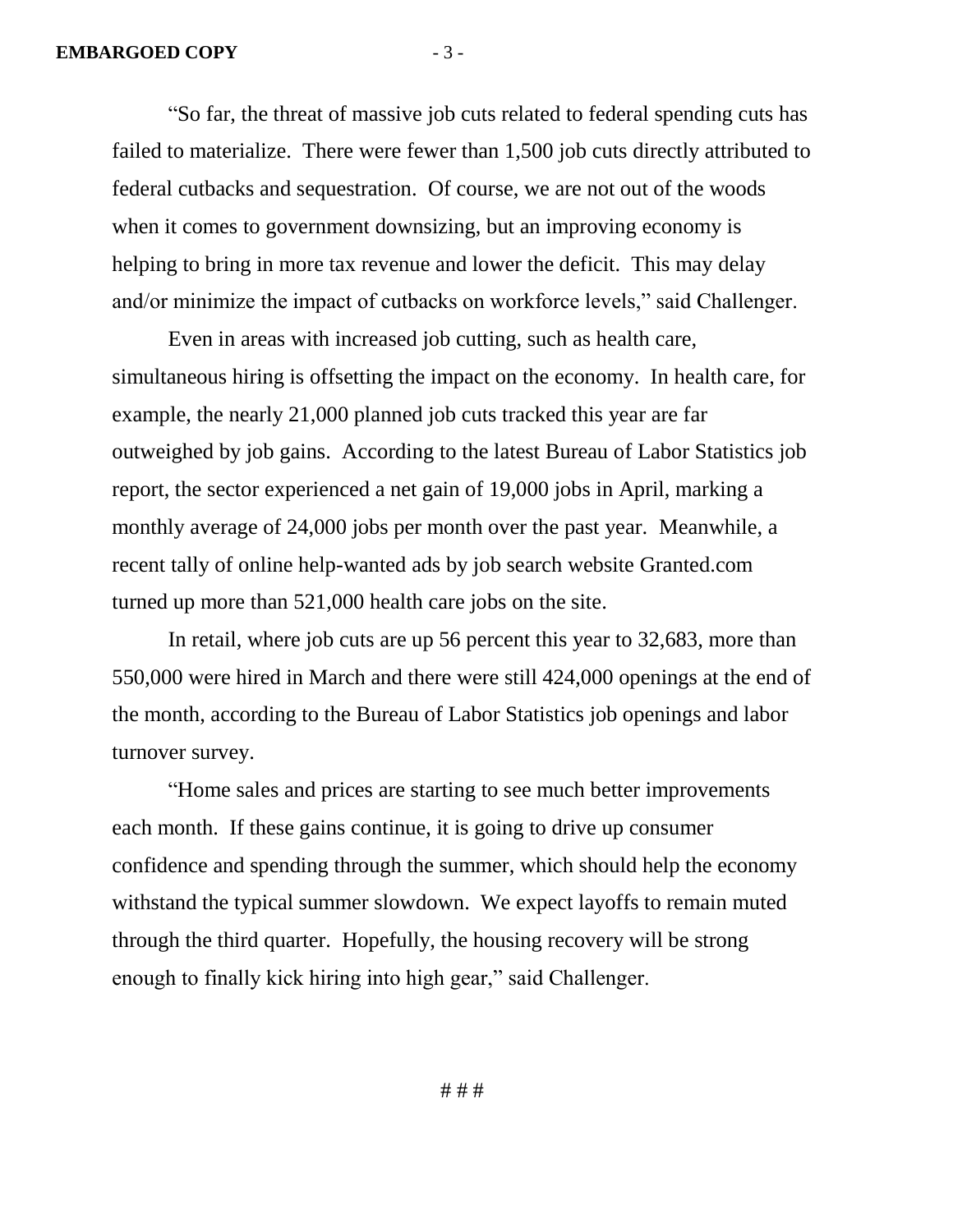#### **TOP FIVE INDUSTRIES Year To Date**

|                         | 2013   | 2012   |
|-------------------------|--------|--------|
| Financial               | 35,091 | 17,284 |
| Retail                  | 32,683 | 20,983 |
| Health Care/Products    | 20,867 | 12,177 |
| Aerospace/Defense       | 16,347 | 10,922 |
| <b>Industrial Goods</b> | 13,926 | 12,144 |

|                 | 2013    | 2012    |
|-----------------|---------|---------|
| <b>January</b>  | 40,430  | 53,486  |
| February        | 55,356  | 51,728  |
| March           | 49,255  | 37.880  |
| April           | 38,121  | 40,559  |
| May             | 36,398  | 61,887  |
| <b>June</b>     |         | 37,551  |
| July            |         | 36,855  |
| <b>August</b>   |         | 32,239  |
| September       |         | 33,816  |
| October         |         | 47,724  |
| <b>November</b> |         | 57,081  |
| <b>December</b> |         | 32,556  |
| <b>TOTAL</b>    | 219,560 | 523,362 |

#### **MONTH BY MONTH TOTALS**

Some reductions are identified by employers as workers who will take early retirement offers or other special considerations to leave the company.

#### **LAYOFF LOCATION Year to Date**

| New York   | 44,309 |
|------------|--------|
| Texas      | 22,178 |
| California | 18,953 |
| Florida    | 10,606 |
| Illinois   | 10,405 |

Listings are identified by the location of the layoff or corporate headquarters as stated in announcement.

> Listings are identified by the location of the layoff or corporate headquarters as stated in announcement.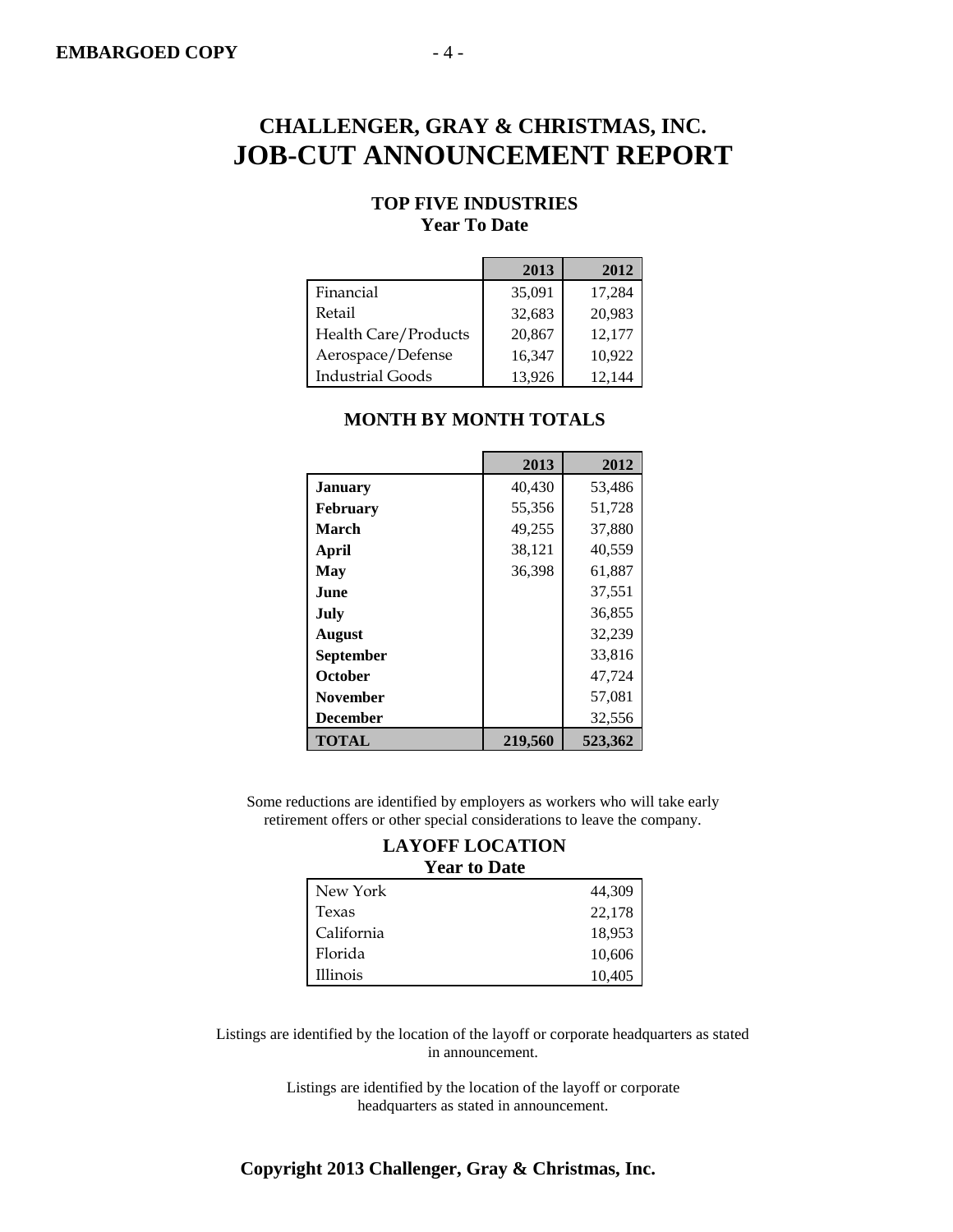### **JOB CUTS BY INDUSTRY**

|                              | $12$ -May | $13-Apr$ | $13$ -May | <b>Jan-May</b><br>2013 | <b>Jan-May</b><br>2012 |
|------------------------------|-----------|----------|-----------|------------------------|------------------------|
| <b>Aerospace/Defense</b>     | 820       | 2,927    | 3,654     | 16,347                 | 10,922                 |
| <b>Apparel</b>               | 70        | 1,000    |           | 1,307                  | 942                    |
| <b>Automotive</b>            | 823       | 1,195    | 2,269     | 7,813                  | 6,440                  |
| <b>Chemical</b>              | 171       |          |           | 904                    | 1,534                  |
| <b>Commodities</b>           |           |          | 100       | 167                    | 674                    |
| Computer                     | 27,754    | 2,170    | 4,101     | 9,797                  | 32,599                 |
| <b>Construction</b>          | 229       | 85       | 343       | 673                    | 1,402                  |
| <b>Consumer Products</b>     | 1,712     | 990      | 2,703     | 5,890                  | 21,846                 |
| <b>Education</b>             | 3,536     | 821      | 2,394     | 7,027                  | 18,246                 |
| <b>Electronics</b>           | 357       | 1,380    | 213       | 2,988                  | 3,520                  |
| <b>Energy</b>                | 846       | 1422     | 1,274     | 5,240                  | 8,262                  |
| <b>Entertainment/Leisure</b> | 543       | 372      | 2,219     | 8,308                  | 6,425                  |
| <b>Financial</b>             | 4,424     | 1,037    | 235       | 35,091                 | 17,284                 |
| Food                         | 3,165     | 295      | 1,029     | 7,414                  | 9,938                  |
| Government                   | 543       | 1,384    | 1,164     | 6,269                  | 9,393                  |
| <b>Health Care/Products</b>  | 2,353     | 4,268    | 4,886     | 20,867                 | 12,177                 |
| <b>Industrial Goods</b>      | 3,479     | 3,550    | 2,814     | 13,926                 | 12,144                 |
| <b>Insurance</b>             | 130       | 106      | 75        | 1,289                  | 3,363                  |
| Legal                        | 643       |          |           | 118                    | 815                    |
| <b>Media</b>                 | 120       | 691      | 543       | 6,388                  | 1,829                  |
| <b>Non-Profit</b>            | 134       | 450      | 397       | 1,443                  | 938                    |
| <b>Pharmaceutical</b>        | 212       | 1517     | 1,687     | 6,389                  | 5,042                  |
| <b>Real Estate</b>           | 65        |          |           | 378                    | 280                    |
| <b>Retail</b>                | 1,927     | 5,897    | 1,386     | 32,683                 | 20,983                 |
| <b>Services</b>              | 253       | 2,625    | 709       | 4,468                  | 4,408                  |
| <b>Telecommunications</b>    | 1,800     | 296      | 1,007     | 4,774                  | 9,221                  |
| <b>Transportation</b>        | 5,419     | 3,021    | 1,137     | 10,502                 | 24,193                 |
| <b>Utility</b>               | 359       | 622      | 59        | 1,100                  | 720                    |
| <b>TOTAL</b>                 | 61,887    | 38,121   | 36,398    | 219,560                | 245,540                |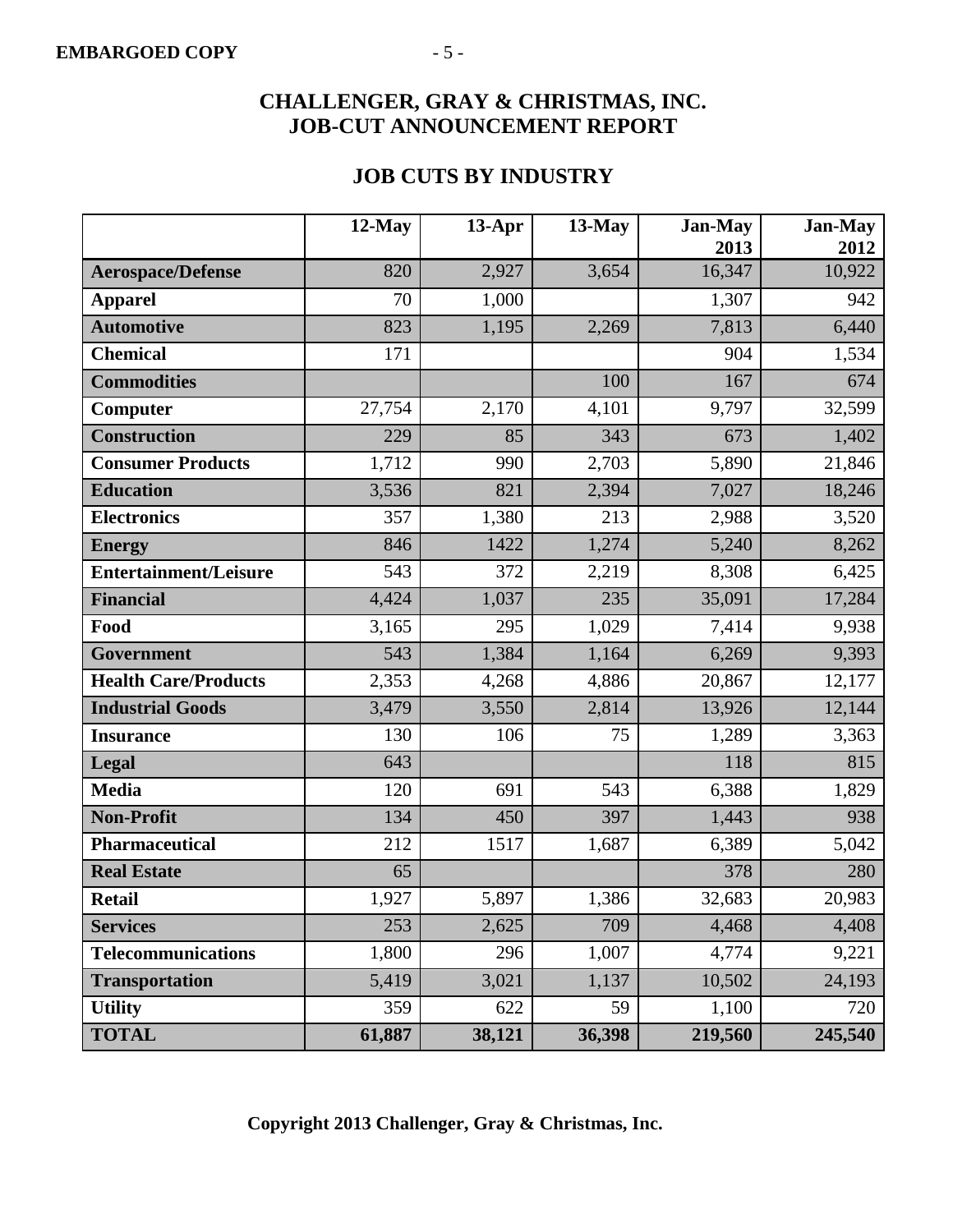## **East May YTD** New York 2,028 **44,309** Pennsylvania 1,948 **8,724** New Jersey 802 8,171 Massachusetts 1,940 **5,334** Connecticut 8 **3,983** Maryland 198 **2,318** Delaware **1,440** Dist. of Columbia **1,200** New Hampshire 195 **604** Rhode Island **550** Maine 9 488 Vermont **168 TOTAL 7,068 77,289**

|  | <b>JOB CUTS BY REGION, STATE</b> |  |
|--|----------------------------------|--|
|  |                                  |  |

| <b>Midwest</b>  | <b>May</b> | <b>YTD</b> |
|-----------------|------------|------------|
| <b>Illinois</b> | 2,780      | 10,405     |
| Ohio            | 3,526      | 9,008      |
| Missouri        | 790        | 7,646      |
| Minnesota       | 2,777      | 5,048      |
| Michigan        | 1,659      | 4,633      |
| Wisconsin       | 417        | 4,180      |
| Indiana         | 619        | 3,665      |
| Kansas          | 512        | 1,348      |
| Nebraska        |            | 512        |
| Iowa            |            | 213        |
| <b>TOTAL</b>    | 13,080     | 46,658     |

**Copyright 2013 Challenger, Gray & Christmas, Inc.**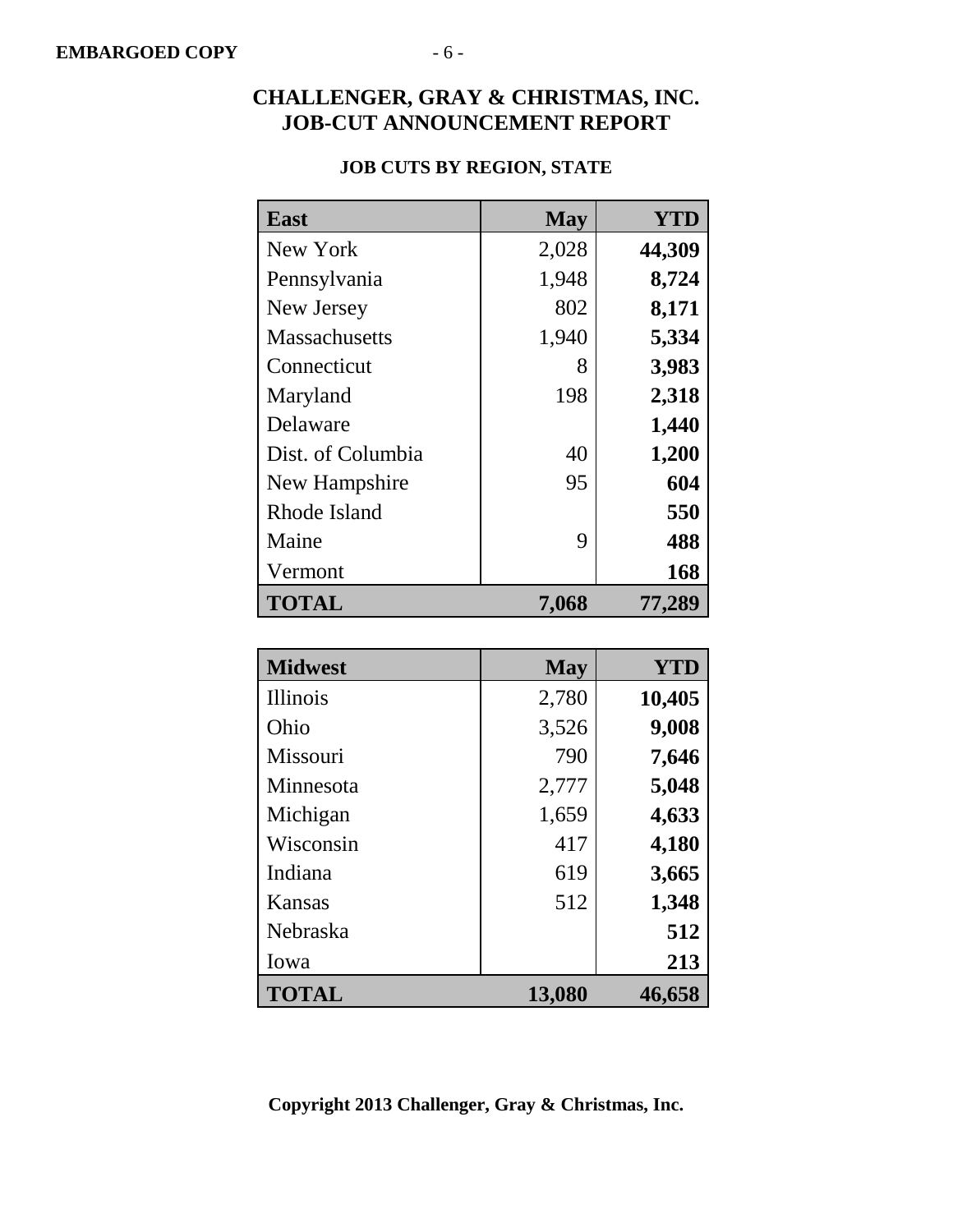### **JOB CUTS BY REGION, STATE**

| West              | <b>May</b> | <b>YTD</b> |
|-------------------|------------|------------|
| Texas             | 722        | 22,178     |
| California        | 5,949      | 18,953     |
| Washington        | 1,590      | 6,924      |
| Colorado          | 12         | 4,493      |
| Oregon            | 365        | 2,156      |
| Arizona           | 627        | 1,927      |
| Hawaii            | 367        | 1,100      |
| Utah              |            | 623        |
| Oklahoma          |            | 416        |
| North Dakota      | 8          | 339        |
| <b>New Mexico</b> | 100        | 300        |
| Idaho             |            | 235        |
| Alaska            |            | 176        |
| South Dakota      |            | 153        |
| Nevada            |            | 123        |
| Montana           | 100        | 115        |
| Wyoming           | 54         | 74         |
| <b>TOTAL</b>      | 9,894      | 60,285     |
|                   |            |            |
| South             | <b>May</b> | <b>YTD</b> |
| Florida           | 3,082      | 10,606     |
| Georgia           | 296        | 7,408      |
| N. Carolina       | 674        | 4,473      |
| Virginia          | 1,059      | 3,879      |
| Tennessee         | 675        | 2,633      |
| S. Carolina       |            | 2,232      |
| Kentucky          | 287        | 1,549      |
| Alabama           | 27         | 908        |
| Mississippi       | 100        | 852        |
| Arkansas          |            | 319        |
| West Virginia     |            | 303        |
| Louisiana         | 156        | 166        |
| <b>TOTAL</b>      | 6,356      | 35,328     |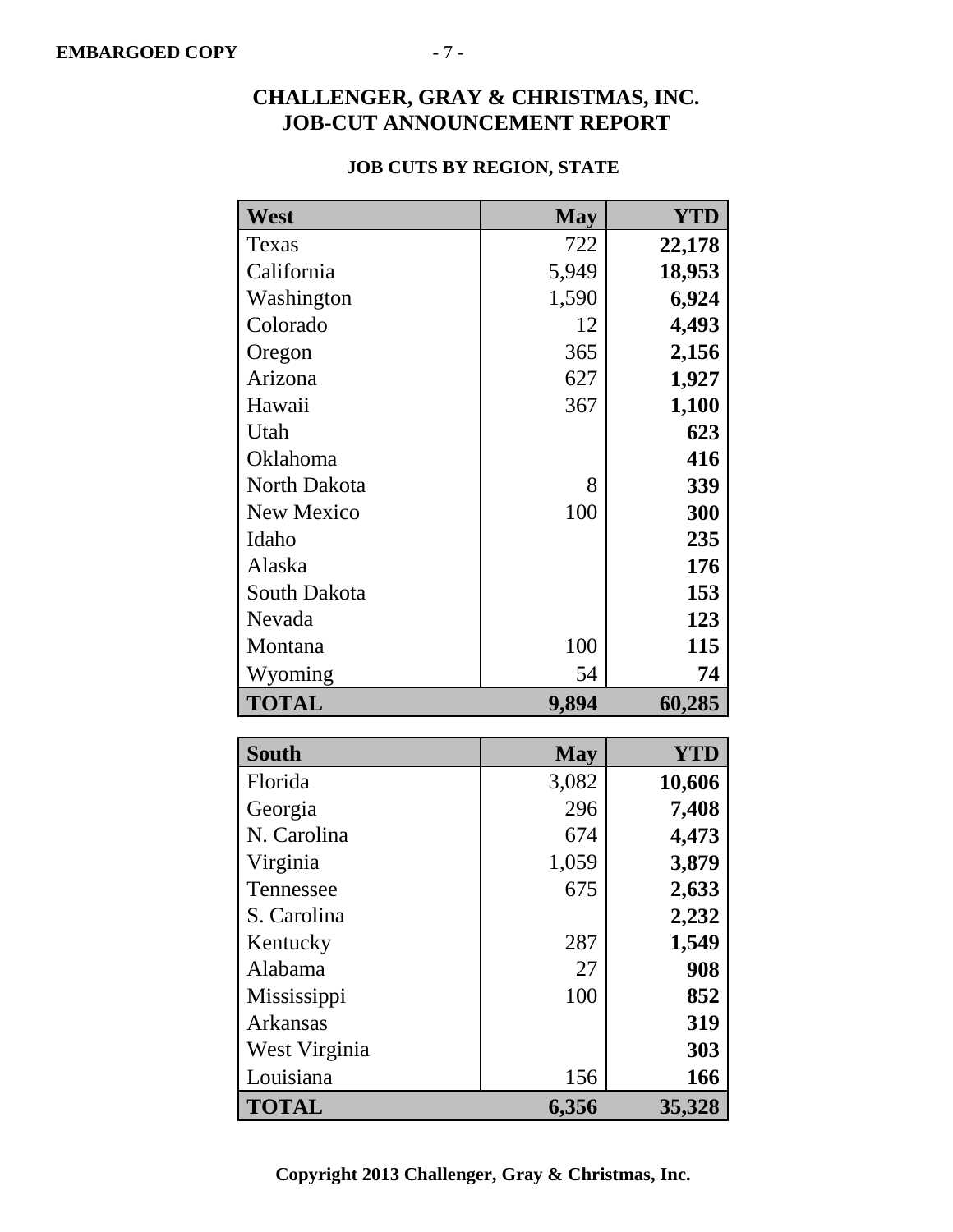### **JOB CUT REASONS**

|                                                        | <b>May</b> | <b>YTD</b> |
|--------------------------------------------------------|------------|------------|
| Restructuring                                          | 9,948      | 95,773     |
| Closing                                                | 8132       | 47,994     |
| <b>Cost-Cutting</b>                                    | 7,220      | 24,677     |
| <b>Demand Downturn</b>                                 | 4,017      | 9,742      |
| Merger/Acquisition                                     | 2,337      | 6,828      |
| <b>Government Contract Loss/Sequestration Concerns</b> | 816        | 6,421      |
| <b>Loss of Contract</b>                                | 1,340      | 4,680      |
| Legal Trouble                                          |            | 3,315      |
| <b>Economic Conditions</b>                             |            | 3,266      |
| Outsourcing                                            | 385        | 3,075      |
| Bankruptcy                                             | 180        | 2,346      |
| <b>Natural Disaster</b>                                |            | 2,000      |
| <b>Voluntary Severance</b>                             | 608        | 1,893      |
| <b>Federal Spending Cuts</b>                           | 591        | 1,825      |
| Relocation                                             | 550        | 1,713      |
| Competition                                            |            | 1,190      |
| <b>Labor Dispute</b>                                   |            | 1,000      |
| <b>Government Regulation</b>                           |            | 390        |
| <b>Order Cancellation/Reduction</b>                    |            | 387        |
| Reorganization/Consolidation                           |            | 359        |
| <b>Health Reform</b>                                   | 269        | 297        |
| Drought                                                |            | 221        |
| <b>Funding Loss</b>                                    |            | 160        |
| Firing                                                 | 5          | 8          |
| <b>TOTAL</b>                                           | 36,398     | 219,560    |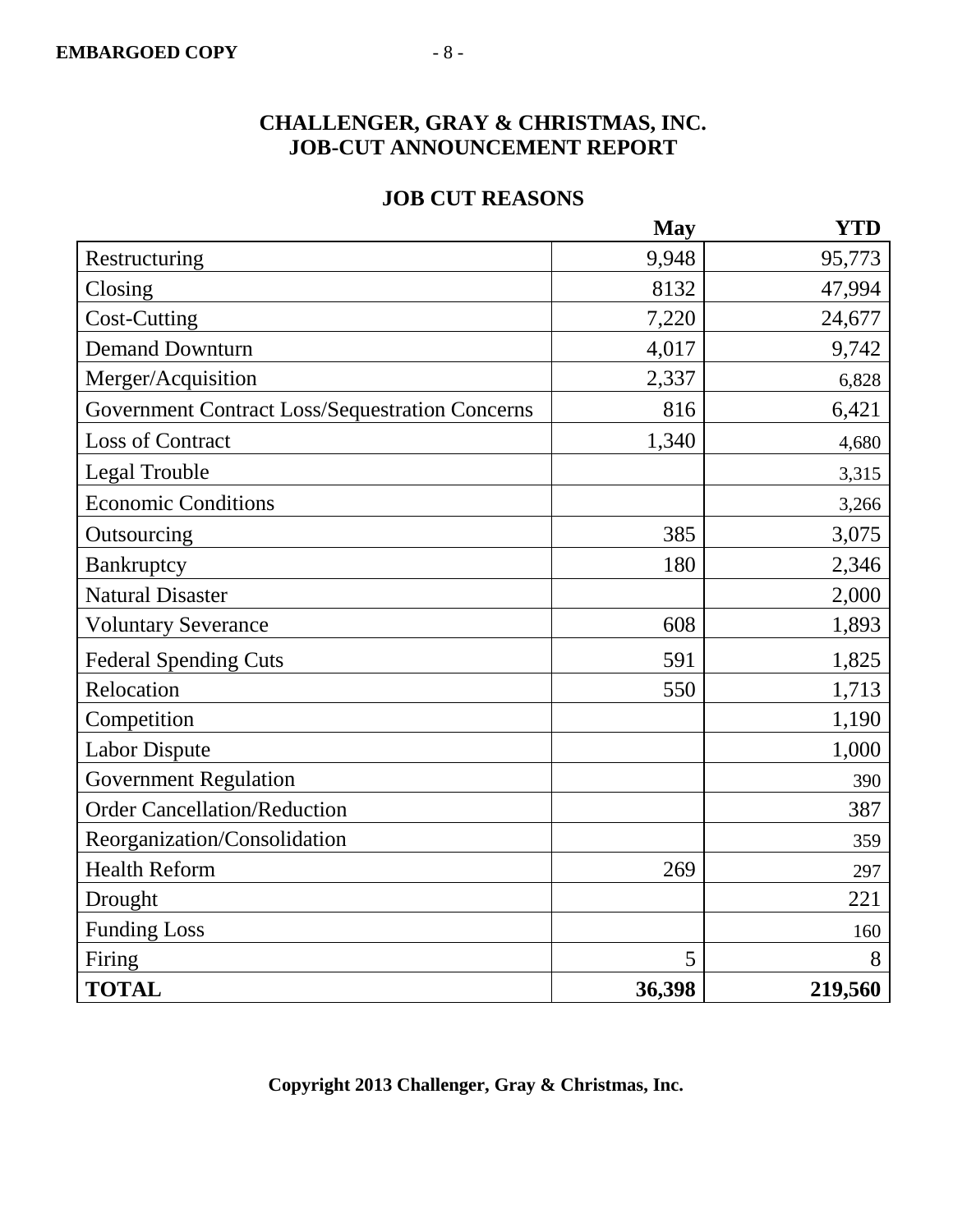|                | ≺∽⊷     |                | ⊻∽∸∸    |         |           |
|----------------|---------|----------------|---------|---------|-----------|
|                | Q1      | Q <sub>2</sub> | Q3      | Q4      | TOTAL     |
| 1989           | 9,850   | 10,100         | 24,085  | 67,250  | 111,285   |
| 1990           | 107,052 | 87,686         | 49,104  | 72,205  | 316,047   |
| 1991           | 110,056 | 76,622         | 147,507 | 221,107 | 555,292   |
| 1992*          | 110,815 | 85,486         | 151,849 | 151,850 | 500,000   |
| 1993           | 170,615 | 84,263         | 194,486 | 165,822 | 615,186   |
| 1994           | 192,572 | 107,421        | 117,706 | 98,370  | 516,069   |
| 1995           | 97,716  | 114,583        | 89,718  | 137,865 | 439,882   |
| 1996           | 168,695 | 101,818        | 91,784  | 114,850 | 477,147   |
| 1997           | 134,257 | 51,309         | 95,930  | 152,854 | 434,350   |
| 1998           | 139,140 | 131,303        | 161,013 | 246,339 | 677,795   |
| 1999           | 210,521 | 173,027        | 173,181 | 118,403 | 675,132   |
| 2000           | 141,853 | 81,568         | 168,875 | 221,664 | 613,960   |
| <b>2001</b>    | 406,806 | 370,556        | 594,326 | 585,188 | 1,956,876 |
| 2002           | 478,905 | 292,393        | 269,090 | 426,435 | 1,466,823 |
| 2003           | 355,795 | 274,737        | 241,548 | 364,346 | 1,236,426 |
| 2004           | 262,840 | 209,895        | 251,585 | 315,415 | 1,039,735 |
| 2005           | 287,134 | 251,140        | 245,378 | 288,402 | 1,072,054 |
| 2006           | 255,878 | 180,580        | 202,771 | 200,593 | 839,822   |
| 2007           | 195,986 | 197,513        | 194,095 | 180,670 | 768,264   |
| 2008           | 200,656 | 275,292        | 287,142 | 460,903 | 1,223,993 |
| 2009           | 578,510 | 318,165        | 240,233 | 151,122 | 1,288,030 |
| 2010           | 181,183 | 116,494        | 113,595 | 118,701 | 529,973   |
| 2011           | 130,749 | 115,057        | 233,258 | 127018  | 606,082   |
| 2012           | 143,094 | 139,997        | 102,910 | 137,361 | 523,362   |
| 2013           | 145,041 |                |         |         |           |
| $\mathbf{AVG}$ | 208,629 | 162,196        | 188,155 | 220,678 |           |

### **QUARTER-BY-QUARTER**

**\*Estimate based on half-year total. Challenger began tracking job-cut data in 1993. Before that, it was tabulated by an independent newsletter no longer published.**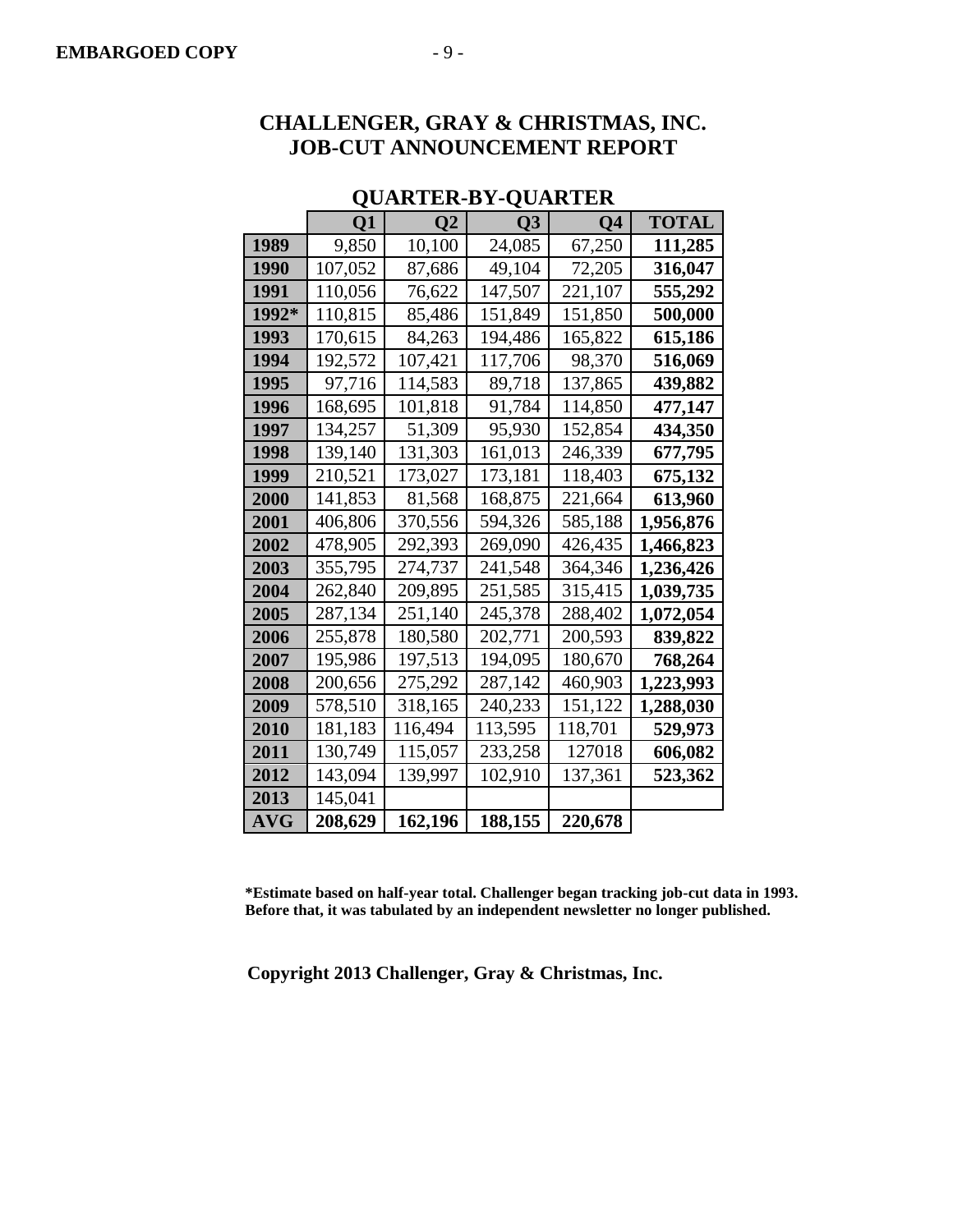| $\mathbf{m}\mathbf{m}\mathbf{v}$ |            | 10 T DI JI 10       |
|----------------------------------|------------|---------------------|
| <b>Industry</b>                  | <b>May</b> | <b>Year-To-Date</b> |
| Aerospace/Defense                |            | 835                 |
| Apparel                          |            | 200                 |
| Automotive                       | 3,357      | 7,197               |
| Chemical                         | 300        | 340                 |
| Commodities                      |            | $\boldsymbol{0}$    |
| Computer                         | 1,645      | 3,996               |
| Construction                     | 245        | 651                 |
| <b>Consumer Products</b>         | 500        | 1,225               |
| Education                        |            | 2,807               |
| Electronics                      | 80         | 80                  |
| Energy                           |            | 1,063               |
| Entertainment/Leisure            | 500        | 890                 |
| Financial                        | 69         | 2,236               |
| Food                             |            | 3,558               |
| Government                       | 13         | 4,199               |
| <b>Health Care/Products</b>      |            | 2,188               |
| <b>Industrial Goods</b>          | 1,095      | 4,325               |
| Insurance                        |            | 1,185               |
| Legal                            |            | 0                   |
| Non-Profit                       |            | 0                   |
| Media                            |            | 133                 |
| Pharmaceutical                   | 150        | 475                 |
| <b>Real Estate</b>               |            | 0                   |
| Retail                           | 1,209      | 138,934             |
| Services                         |            | 150                 |
| Telecommunications               | 400        | 2,700               |
| Transportation                   | 55         | 645                 |
| <b>Utility</b>                   |            |                     |
| <b>TOTAL</b>                     | 9,618      | 180,012             |

## **ANNOUNCED HIRING PLANS**